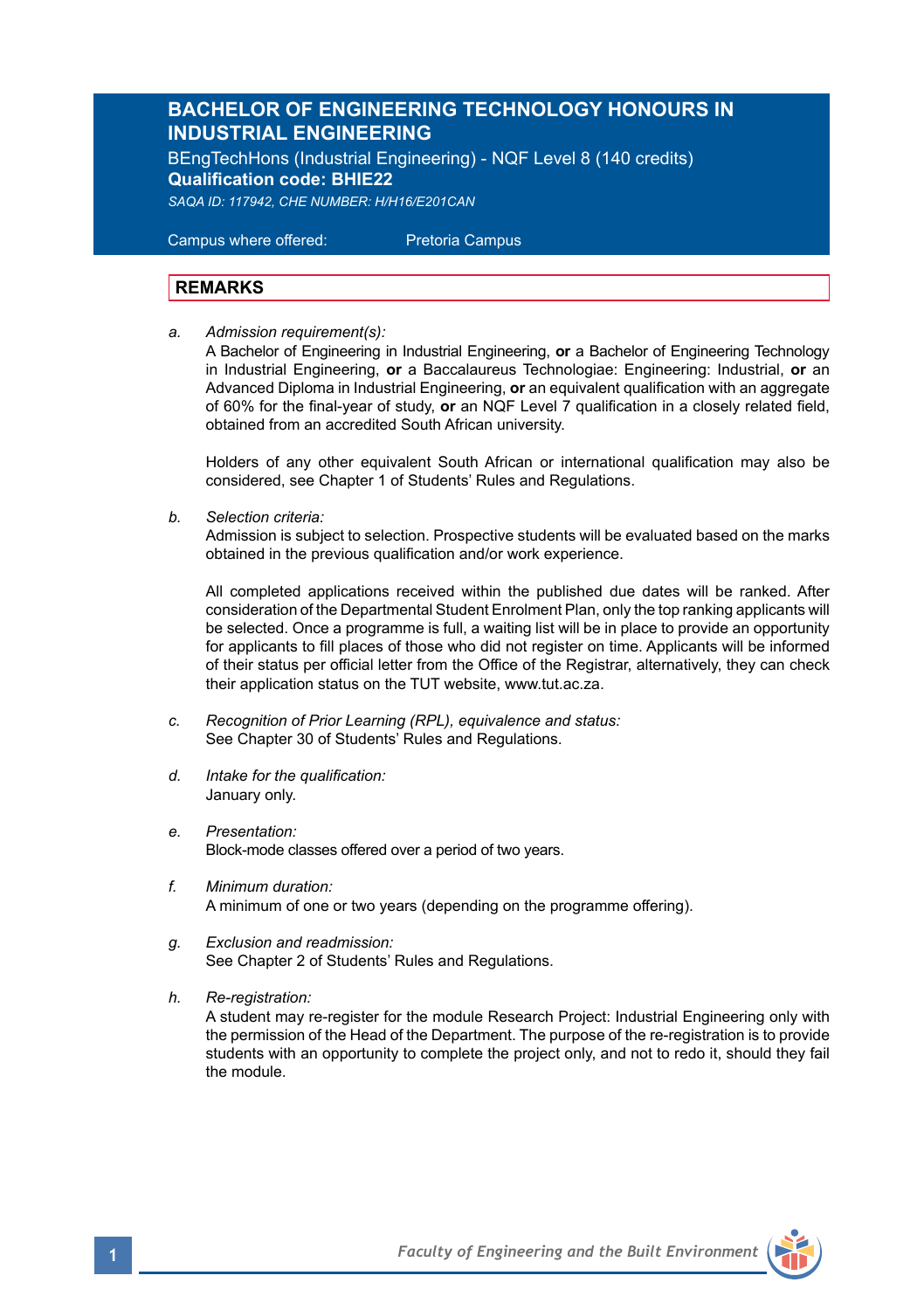|                                                                       | <b>CURRICULUM</b>                                                                                                                                               |                                        |                                        |  |
|-----------------------------------------------------------------------|-----------------------------------------------------------------------------------------------------------------------------------------------------------------|----------------------------------------|----------------------------------------|--|
| <b>FIRST YEAR</b>                                                     |                                                                                                                                                                 |                                        |                                        |  |
| <b>CODE</b>                                                           | <b>MODULE</b>                                                                                                                                                   | NQF-L                                  | <b>CREDIT</b>                          |  |
| <b>FIRST SEMESTER</b>                                                 |                                                                                                                                                                 |                                        |                                        |  |
| <b>DAN118S</b><br><b>REI118S</b><br>SYD118S                           | Data Analysis<br>Research Methodology<br><b>System Dynamics</b>                                                                                                 | (8)<br>(8)<br>(8)                      | (10)<br>(10)<br>(15)                   |  |
| TOTAL CREDITS FOR THE SEMESTER:                                       |                                                                                                                                                                 |                                        | 35                                     |  |
| <b>SECOND SEMESTER</b>                                                |                                                                                                                                                                 |                                        |                                        |  |
| AMF118S<br>OMG118S<br><b>SMG118S</b>                                  | <b>Advanced Manufacturing</b><br><b>Operations Management</b><br>Sustainable Management                                                                         | (8)<br>(8)<br>(8)                      | (15)<br>(15)<br>(10)                   |  |
| TOTAL CREDITS FOR THE SEMESTER:                                       |                                                                                                                                                                 |                                        | 35                                     |  |
| TOTAL CREDITS FOR THE FIRST YEAR:                                     |                                                                                                                                                                 |                                        | 75                                     |  |
| <b>SECOND YEAR</b>                                                    |                                                                                                                                                                 |                                        |                                        |  |
| <b>CODE</b>                                                           | <b>MODULE</b>                                                                                                                                                   | <b>NOF-L</b>                           | <b>CREDIT</b>                          |  |
| <b>RIE108S</b>                                                        | Research Project: Industrial                                                                                                                                    | (8)                                    | (30)                                   |  |
| <b>RIE118R</b>                                                        | Engineering<br>Research Project: Industrial<br>Engineering (re-registration)<br>(semester module, see paragraph h)                                              | (8)                                    | (0)                                    |  |
| <b>FIRST SEMESTER</b>                                                 |                                                                                                                                                                 |                                        |                                        |  |
| <b>AOT118S</b>                                                        | <b>Advanced Operational Research</b>                                                                                                                            | (8)                                    | (15)                                   |  |
| <b>SECOND SEMESTER</b>                                                |                                                                                                                                                                 |                                        |                                        |  |
| QEN118S                                                               | <b>Quality Engineering</b>                                                                                                                                      | (8)                                    | (15)                                   |  |
|                                                                       | plus one of the following modules (only CTS116S, EPY116S and ETN116S will be offered<br>until further notice):                                                  |                                        |                                        |  |
| <b>IBO116S</b>                                                        | <b>International Business</b><br>Communication                                                                                                                  | (6)                                    | (5)                                    |  |
| CTS116S<br>EPY116S<br>EGU116S<br>ETN116S<br>IND116S<br><b>ITR116S</b> | Contracts<br><b>Energy Economics and Policy</b><br><b>Engineering Education</b><br>Entrepreneurship<br><b>Industrial Design</b><br><b>Intellectual Property</b> | (6)<br>(6)<br>(6)<br>(6)<br>(6)<br>(6) | (5)<br>(5)<br>(5)<br>(5)<br>(5)<br>(5) |  |
| TOTAL CREDITS FOR THE SECOND YEAR:<br>65                              |                                                                                                                                                                 |                                        |                                        |  |
| TOTAL CREDITS FOR THE QUALIFICATION:                                  |                                                                                                                                                                 |                                        | 140                                    |  |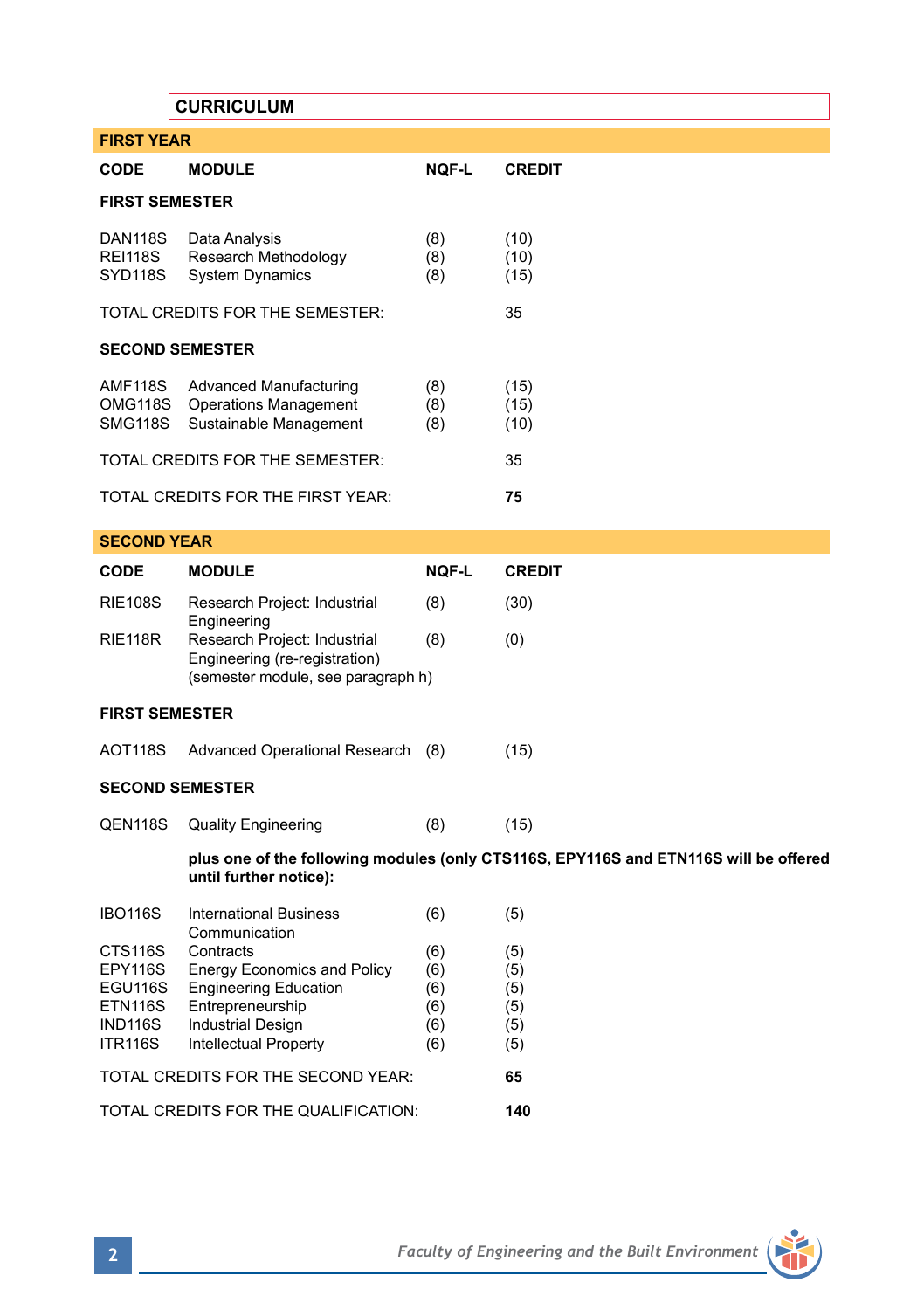# **MODULE INFORMATION (OVERVIEW OF SYLLABUS)**

The syllabus content is subject to change to accommodate industry changes. Please note that a more detailed syllabus is available at the Department or in the study quide that is applicable to a particular module. At time of publication, the syllabus content was defined as follows:

### **A**

### **ADVANCED MANUFACTURING (AMF118S) 1 X 3-HOUR PAPER**  *(Module custodian: Department of Industrial Engineering)*

Reconfigurable manufacturing systems; Robotics systems in manufacturing; Autonomous systems; Control systems applications in manufacturing; Computer integrated manufacturing; and South African advanced manufacturing landscape. (Total notional time: 150 hours)

### **ADVANCED OPERATIONAL RESEARCH (AOT118S) CONTINUOUS ASSESSMENT**  *(Module custodian: Department of Industrial Engineering)*

Introduction to model building; Basic linear algebra; Linear programming; Sensitivity analysis; Goal programming and nonlinear programming; Transportation, assignment, and transshipment problems; Markov chains; and Decision support systems and multi criteria decision models. (Total notional time: 150 hours)

### **C**

### **CONTRACTS (CTS116S) CONTINUOUS ASSESSMENT**

### *(Module custodian: Department of Civil Engineering)*

The place of the law of contract; Concept of contract; Requirements of valid contracts; Mistakes, duress, misrepresentation and undue influence; Valid, void and voidable contracts; Termination of contracts; Remedies available to affected parties; and Legal rules. (Total notional time: 50 hours)

### **D**

### **DATA ANALYSIS (DAN118S) CONTINUOUS ASSESSMENT**

### *(Module custodian: Department of Electrical Engineering)*

Exploring data; Describing the distribution of a simple variable; Finding relationships amongst variables; Probability and decision making under uncertainty; Probability and probability distribution; Normal, binomial, poisson and exponential distributions; Statistical inference; Sampling and sampling distributions; Confidence interval estimation; Hypothesis testing; Regression analysis; and Regression analysis - estimating relationships. (Total notional time: 100 hours)

## **E**

## **ENERGY ECONOMICS AND POLICY (EPY116S) CONTINUOUS ASSESSMENT**

*(Module custodian: Department of Electrical Engineering)* Energy management; Energy accounting; Energy systems and renewable energy. (Total notional time: 50 hours)

## **ENGINEERING EDUCATION (EGU116S) CONTINUOUS ASSESSMENT**

## *(Module custodian: Department of Chemical, Metallurgical and Material Engineering)*

Higher education environment; Teaching and learning methods; Assessment; and Lecture planning and design. (Total notional time: 50 hours)

## **ENTREPRENEURSHIP (ETN116S) CONTINUOUS ASSESSMENT**

## *(Module custodian: Department of Civil Engineering)*

Entrepreneurship and entrepreneurial characteristics; Steps to establish a business; Forms of business ventures; Funding options in business; and Business plans. (Total notional time: 50 hours)

### **I**

### **INDUSTRIAL DESIGN (IND116S) CONTINUOUS ASSESSMENT**

## *(Module custodian: Department of Architecture and Industrial Design)*

Design thinking; Design, make, test, refine; Business model canvas; Costing and break-even graphs; and Spin outs and licensing. (Total notional time: 50 hours)